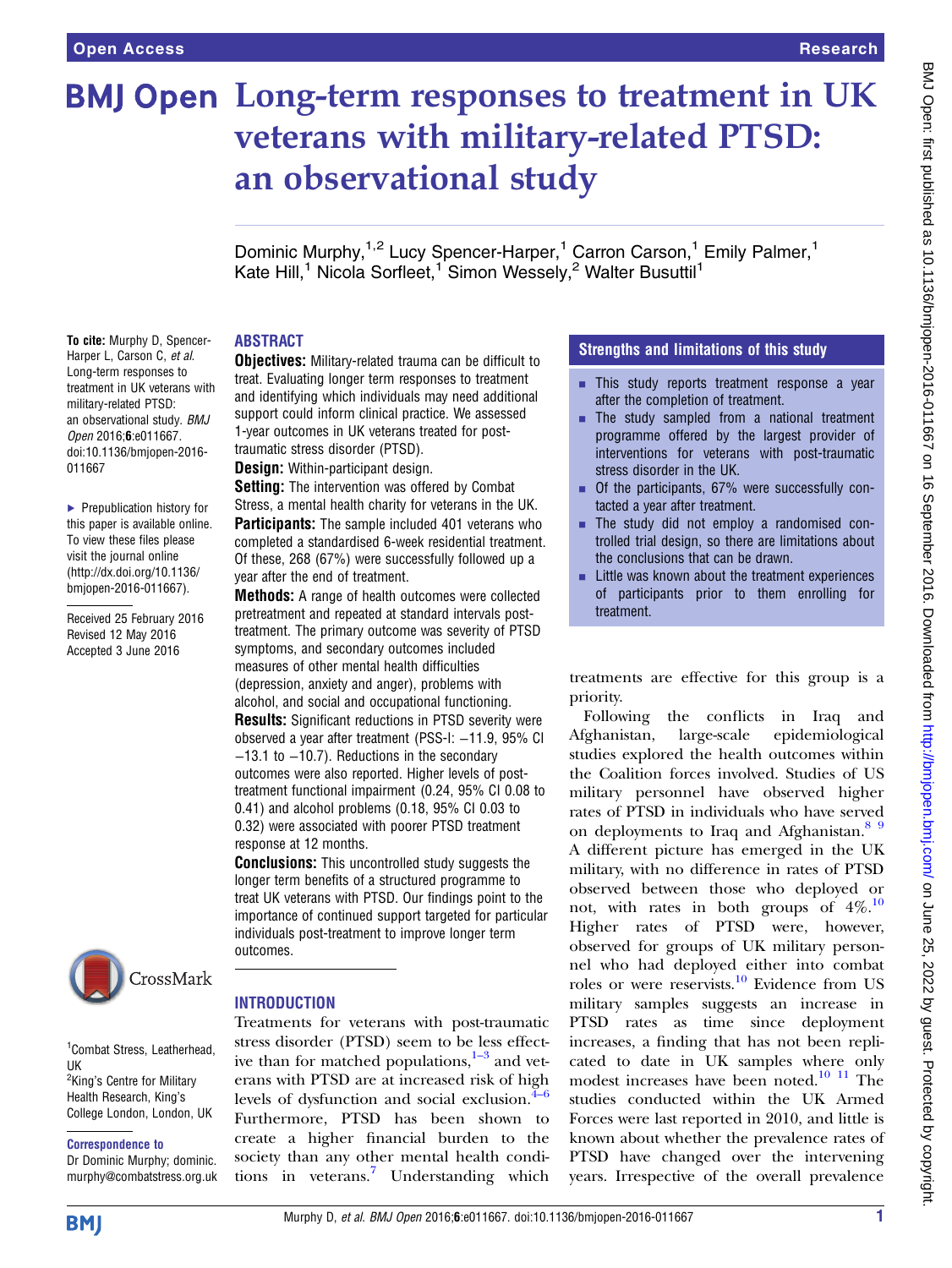rates of mental illness in UK personnel, the number of referrals from veterans seeking support has increased considerably over time, especially among those who served in Afghanistan.<sup>[12](#page-6-0)</sup>

We have previously reported on treatment response in UK veterans with PTSD attending Combat Stress (CS). CS is a national charity in the UK that provides mental health services to veterans. Outside of the National Health Service (NHS), CS is the largest provider of clinical mental health services to veterans in the UK. Since 2011, CS has been commissioned by the NHS to provide specialist treatment for veterans with military-related PTSD. In an uncontrolled study, attending CS was associated with reduced severity of PTSD symptoms after treatment, and that these gains are maintained 6 months later.<sup>[13](#page-6-0)</sup> Research from other countries exploring a range of different interventions for PTSD has suggested that as time following treatment increases, there is a reduction in the treatment effect size. $14-19$  $14-19$ 

In this paper, we now report on longer term outcomes. The outcomes are reported by following up a sample of UK veterans a year after they had received treatment for PTSD. We examined treatment outcome in terms of PTSD symptom severity and a range of other co-morbid mental health difficulties and functional impairment. In addition, we assessed whether health outcomes measured 6 months after the intervention predicted treatment response at 12 months.

# **METHODS**

# **Setting**

Participants for this study were recruited from CS. CS has community outreach teams across the UK who offer community-based assessments and low-intensity psychological and occupational supports. In addition, CS has three residential treatment centres where veterans are offered high-intensity interventions. Residential treatment centres employ a multidisciplinary team of healthcare professionals, including psychologists, cognitive– behaviour therapy (CBT) therapists, psychiatric nurses, psychiatrists, occupational therapists, art therapists and support workers.

As standard practice, when individuals were referred to CS, they were offered a mental health assessment by a community psychiatric nurse to ascertain their difficulties and to develop a treatment plan. Individuals were then offered an assessment with a psychiatrist who, where appropriate, made a formal diagnosis of PTSD and provided support to treat mental health difficulties with psychiatric medication. Once veterans had been assessed and given a diagnosis of PTSD, they were referred to a 6-week residential intervention for PTSD that has been named the Intensive Treatment Programme (ITP). The ITP consists of a mixture of individual trauma-focused cognitive–behaviour therapy (TF-CBT) sessions and group sessions. The intervention was standardised and based on a structured manual and

ran from 09:00 to 17:00 on weekdays. In a typical day, veterans were offered two 1.5-hour group sessions and supported to practice newly acquired skills between sessions. Over the course of each week, veterans were typically offered three individual therapy sessions. Veterans were assigned to a closed cohort of eight individuals and over the course of the 6 weeks were offered 55 group sessions. Broadly, these groups fell within two categories: psychoeducational groups and symptom management groups. The psycho-education included information on developing a psychological understanding of PTSD, understanding the principles of CBT, providing sleep hygiene information and information about psychiatric medication. Examples of the symptom management groups included behavioural activation for depression, strategies for managing anxiety, using grounding objects to manage dissociation, mindfulness and managing anger. In addition, veterans were offered six weekly art therapy sessions and a further four sessions that were led by an Occupational Therapist, aimed to promote engagement in meaningful activities. In accordance with the National Institute for Health and Care Excellence (NICE) guidance, veterans were offered a minimum of 15 individual TF-CBT sessions (90 min per session) by psychologists or CBT therapists that focused on working on military traumas. Completion of the ITP was defined as being present for a minimum of 5 weeks and having attended at least 15 TF-CBT sessions. Further details of the ITP and the other services offered by CS have been described elsewhere.<sup>20</sup>

# **Participants**

To improve the representativeness of our sample to the help-seeking veteran population, participants meeting criteria for a range of other mental health and physical health difficulties, in addition to PTSD, were included. However, individuals were excluded if there was evidence of significant neurological impairment that would affect their ability to engage in psychological therapy. This did not exclude participants with mild or moderate traumatic brain injuries. Further exclusion criteria included being actively psychotic, actively dependent on alcohol or actively suicidal, and additional support was provided to the individual before being offered a place on the ITP. For example, this may have included support to engage with a local substance misuse service before being reassessed for their suitability. Individuals were excluded from the study if they had a formal diagnosis of a personality disorder. Inclusion criteria for the ITP included a diagnosis of PTSD, being a veteran (defined in the UK as completing a minimum of 1 day of active service $^{21}$ ) and exposure to two or more military traumas. In addition, for those participants being prescribed psychotropic medication, they had to be stable on their medication and remain on that dose throughout the intervention. Individuals had to have completed treatment and passed the 1-year follow-up point to be included in the data set for the current study.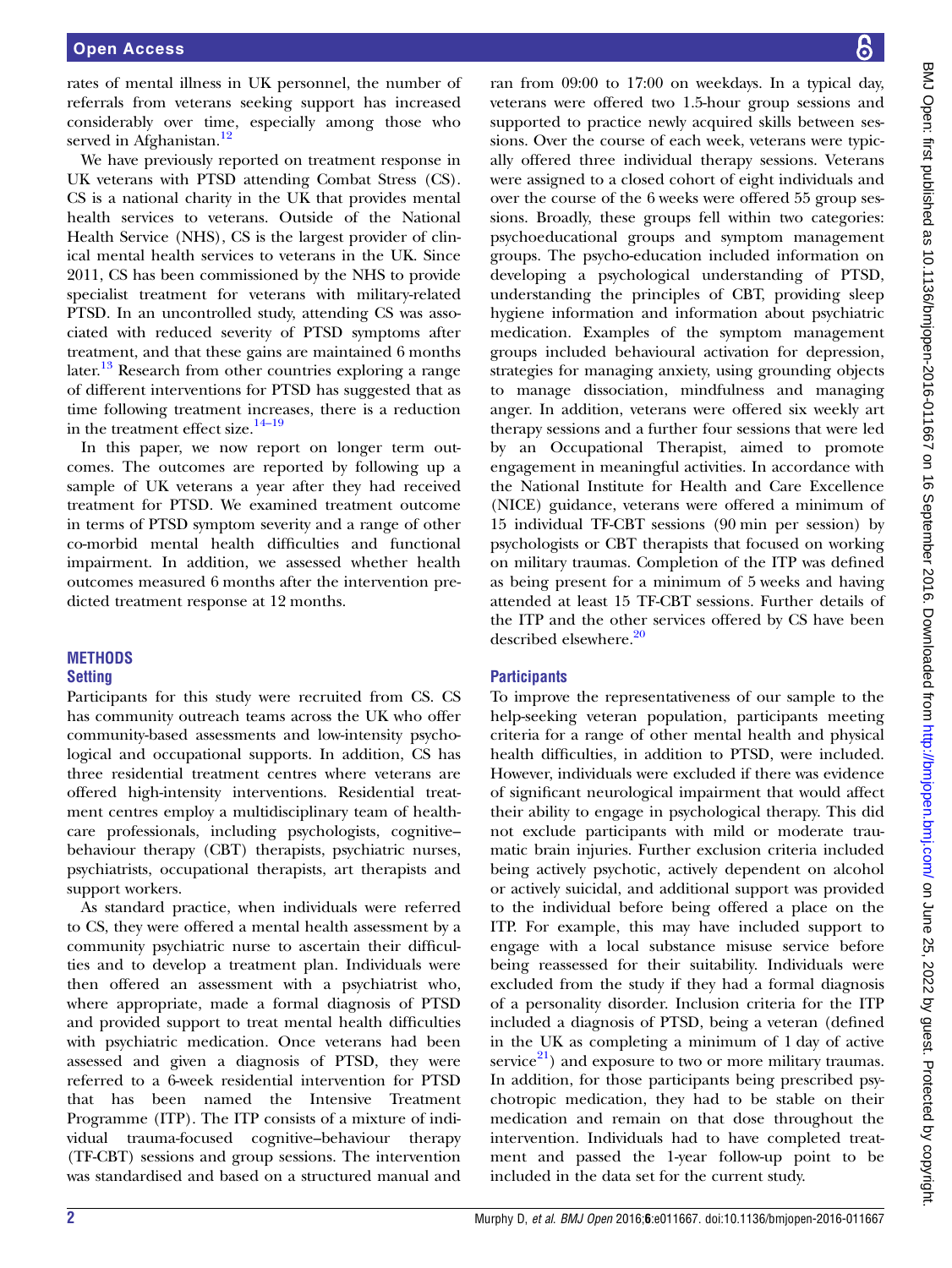Between early 2012 and late 2014, a total of 426 veterans were referred to the ITP. Of these, 401 (94%) completed treatment. Ten individuals were asked to leave early because of using alcohol during their stay, seven individuals had been deemed unsuitable for therapy by the clinical team, seven individuals had to leave early because of complicated health issues and one individual left because his spouse experienced serious physical health problems. There were no differences between completers and non-completers of the ITP in terms of their pretreatment mental health presentations.<sup>[13](#page-6-0)</sup> Finally, 352 (89%) of the 401 participants who completed treatment were successfully followed up 6 months later, and similarly to above, we have previously shown no pre- or post-treatment (from a study of those successfully followed up and those lost to follow-up) health differences between participants followed up at 6 months and those lost to follow-up.<sup>[13](#page-6-0)</sup> Of these  $352$  participants, 268 (76%) were successfully followed up 12 months after they had completed their treatment. Interpreted by reference to the larger initial sample, 268 (67%) of the 401 participants who completed treatment during the data collection period were successfully followed up At admission, participants were asked to complete a Analysis

questionnaire providing information on a range of demographic characteristics and baseline health outcomes. These health outcomes were repeated at discharge, and then 6 weeks, 6 months and 12 months later.

# Outcome measures

12 months later.

Measures

Our primary health outcome was the cliniciancompleted PTSD Symptom Scale Interview (PSS-I). The PSS-I contains 17 items that adhere to the Diagnostic and Statistical Manual Fourth Edition<sup>[22](#page-7-0)</sup> diagnostic criteria for PTSD. It can be used to assess for the presence and the severity of  $PTSD.<sup>23</sup>$  $PTSD.<sup>23</sup>$  $PTSD.<sup>23</sup>$  In addition, participants completed a range of other outcome measures at each time point. These included the nine-item Patient Health Questionnaire (PHQ-9) to explore symptoms of depression,<sup>24 25</sup> the seven-item Generalised Anxiety Disorders measure  $(GAD-7)$ , <sup>[26](#page-7-0)</sup> the five-item Dimensions of Anger Reactions  $(DAR-5),^{27}$  the Alcohol Use Disorders Identification Test  $(AUDIT)^{28}$  $(AUDIT)^{28}$  $(AUDIT)^{28}$  and the Work and Social Adjustment Scale (WSAS) to explored self-reported functional impairment.<sup>[29](#page-7-0)</sup>

# Demographic characteristics

Demographic information was collected on age at admission, sex, educational achievement, employment status and marital status. In addition, information connected to a participant's military career was compiled that included service they had enlisted in (Royal Navy, Army, Royal Air Force), enlistment type (regular or reservist), rank (officer or non-officer), length of service, time

since they had left service, areas of deployment and whether they were currently in receipt of a war pension as a result of difficulties related to their military career.

Demographic characteristics and military history were explored. Then, because at 12-month follow-up we were only able to contact 268 of the 352 participants who had responded at 6 months, we explored whether there was evidence of a response health bias at 12 months. Linear regression models were fitted to assess 6-month health outcomes comparing participants who had been successfully followed up or not at 12 months. These models were repeated and adjusted for all of the 6-month health outcomes.

The next stage of the analysis was to explore whether there were changes in health outcome scores over the course of data collection. Random slope non-linear growth models with a fixed coefficient of time squared were fitted to explore the longitudinal health and functional impairment data collected at pretreatment, end of treatment, 6-week, 6-month and 12-month follow-ups.<sup>[30](#page-7-0)</sup> These analyses were repeated and adjusted for age and employment status. These variables, along with the fixed coefficient of time squared, were found to improve the fit of the models using likelihood ratio tests. The sample used for this analysis was the 401 participants who had completed the ITP. This analysis was repeated but restricted to only the 268 participants who had been followed up 12 months after treatment. The rationale for this was to explore, if there was evidence of a health bias in those lost to follow-up at 12 months, whether this affected the results by comparing between the two models. Six- and 12-month Cohen d's effect sizes were calculated incorporating correlations between pre- and post-treatment PSS-I scores.<sup>31</sup> <sup>32</sup>

The final stage of the analysis assessed whether the secondary outcomes we collected at 6-month follow-up were predictors of PTSD outcomes at 12-month follow-up. Univariate linear regression models were fitted between each 6-month outcome and 12-month PSS-I scores. Three adjusted models were then fitted. In Model 1, age and employment status were included, and then Model 2 was further adjusted by adding in the other health outcomes. Model 3 mirrored the previous one but with the addition of 6-month PSS-I scores. Analyses were conducted using Stata V.13 (StataCorp, College Station, Texas, USA).

# **Ethics**

Ethics approval for this study was granted by the CS ethics committee. Participants provided written consent to take part in treatment and the research.

# RESULTS

The characteristics of the sample are described in [table 1](#page-3-0). Forty-two per cent of the sample was aged over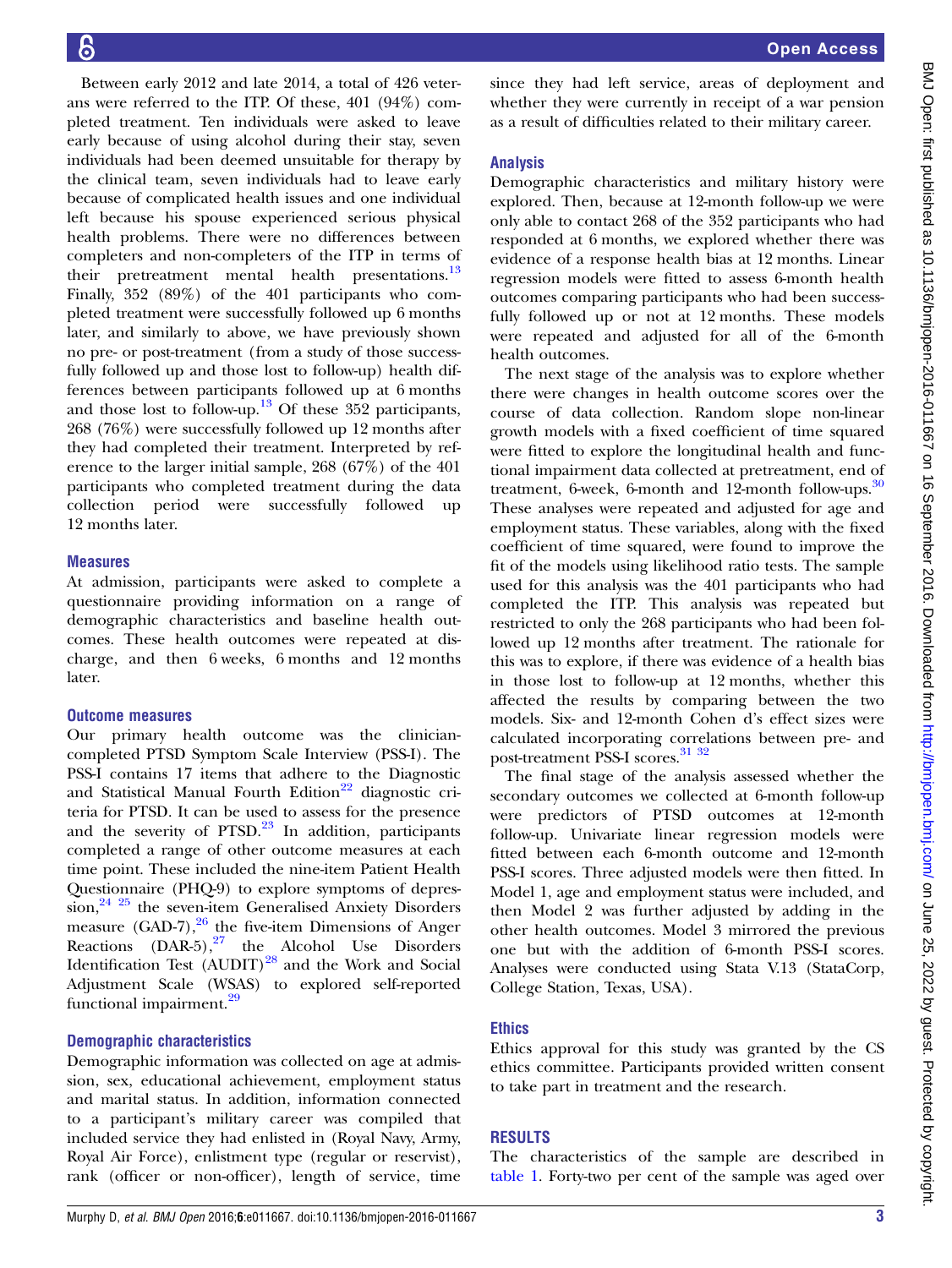<span id="page-3-0"></span>

| <b>Variable</b>                                         | Number* (%) |
|---------------------------------------------------------|-------------|
| <b>Total completed ITP</b>                              | 401         |
| Age group                                               |             |
| $35$                                                    | 100 (25)    |
| $35 - 44$                                               | 132 (33)    |
| >45                                                     | 169 (42)    |
| Sex                                                     |             |
| Male                                                    | 394 (98)    |
| Female                                                  | 7(2)        |
| Education                                               |             |
| Low (O levels or none)                                  | 346 (88)    |
| High (A levels or above)                                | 49 (12)     |
| Relationship status                                     |             |
| In a relationship                                       | 227 (57)    |
| Single                                                  | 171 (43)    |
| <b>Employment status</b>                                |             |
| Working                                                 | 146 (38)    |
| Not working                                             | 234 (62)    |
| Receipt of war pension                                  |             |
| No                                                      | 223 (57)    |
| Yes                                                     | 166 (43)    |
| Service                                                 |             |
| <b>Royal Navy</b>                                       | 41 (10)     |
| Army                                                    | 333 (84)    |
| Royal Air Force                                         | 23(6)       |
| Role in military                                        |             |
| Non-combat                                              | 89 (23)     |
| Combat                                                  | 302 (77)    |
| Last rank                                               |             |
| Officer                                                 | 38 (10)     |
| Other ranks                                             | 359 (90)    |
| Type of discharge from military                         |             |
| Voluntary                                               | 245 (63)    |
| Non-voluntary                                           | 144 (37)    |
| Years since left the military                           |             |
| $1 - 9$                                                 | 159 (40)    |
| $10 - 19$                                               | 108 (27)    |
| $20 - 29$                                               | 89 (23)     |
| $30+$                                                   | 39 (10)     |
| Number of deployments to conflicts zones                |             |
| 1 or $2$                                                | 230 (59)    |
| 3+                                                      | 162 (41)    |
| *Numbers may not add up to 401 because of missing data. |             |

ITP, Intensive Treatment Programme.

45 years, 33% were aged between 44 and 35 years, and 25% were aged <35 years. The mean age was 43.1 years. The sample was predominately male (98%), had lower levels of educational achievement (88%), had served in the Army  $(84\%)$ , had been in the lower ranks  $(90\%)$ and served within combat roles (77%). Thirty-eight per cent of the sample reported being employed, 57% in a relationship, 43% were in receipt of a war pension and 37% reported that it had not been their decision to leave the military (eg, they had been medically discharged). Sixty per cent of the participants had left the military 10 or more years previously (the mean time period was 14.7 years). The majority of the participants reported that they had deployed to at least one conflict

BMJ Open: first published as 10.11136/bmijopen-2016-011667 on 16 September 2016. Downloaded from http://bmjopen.bmj.com/ on June 25, 2022 by guest. Protected by copyright BMJ Open: first published as 10.1136/bmjopen-2016-011657 on 16 September 2016. Downloaded from Dumado from pune 25, 2022 by guest. Protected by copyright.

zone during the military service, and 41% reported that they had deployed to two or more conflicts zones. The most frequently endorsed deployment was to Northern Ireland (55%), followed by operations to Iraq since 2003 (31%), Afghanistan since 2001 (22%), the Balkans (22%) and finally the 1991 Gulf War (15%).

[Table 2](#page-4-0) observed whether 6-month health scores differed between participants who were followed up or not at 12 months to assess whether there was a health bias in those lost to follow-up. No significant differences were noted for five of the six health outcomes used in the study. However, participants who were lost to follow-up at 12 months were significantly more likely to have higher scores on the PSS-I at 6 months than those we were able to make contact with. This suggests that severity of PTSD symptoms predicted being lost to 12-month follow-up, though the differences were modest (scores of 23.7 vs 27.6).

The next stage of the analysis was to explore the longitudinal health outcomes from pretreatment to 12 months post-treatment (see [table 3\)](#page-4-0). Our primary outcome measure was the PSS-I (PTSD). Significant reductions in the severity of PTSD were observed between pretreatment and 12 months post-treatment. Modest reductions in the severity of the other health outcomes were also observed. In [table 2,](#page-4-0) we reported that participants who were lost to follow-up at this time point were more likely to have modestly higher PSS-I scores at 6 months. Because of this, we were concerned about bias limiting our findings. Model 1 contained all participants available at each time point, and Model 2 was restricted to only those who responded at the final data collection time point. Only marginal differences were observed in the β-coefficients between these models (eg, PSS-I: −11.7 vs −11.9). In an additional analysis, we observed reductions in the severity of PTSD symptoms in 87% of the participants 6 months after treatment, and this remained roughly consistent at 83% at the 1-year post-treatment time point. An effect size of 1.04 was found at 6 months and 1.03 at 12 months.

The results in [table 4](#page-5-0) observed whether health outcomes at 6-month follow-up predicted PTSD severity at 12 months. In the unadjusted regression, and when adjusted for age and employment status, higher scores on all of the health outcome measures at 6 months were associated with worse PSS-I scores at 12 months. Following adjustment for each of the other health outcomes, higher scores on the measures of depression, alcohol problems and functional impairment remained significant predictors of higher PTSD scores at 12 months. When this analysis was repeated, and further adjusted for 6-month PSS-I scores, only alcohol problems and functional impairment remain as significantly associated with poorer PTSD treatment response at 12 months.

# **DISCUSSION**

In this study, we provided evidence for positive longer term treatment responses in a sample of UK veterans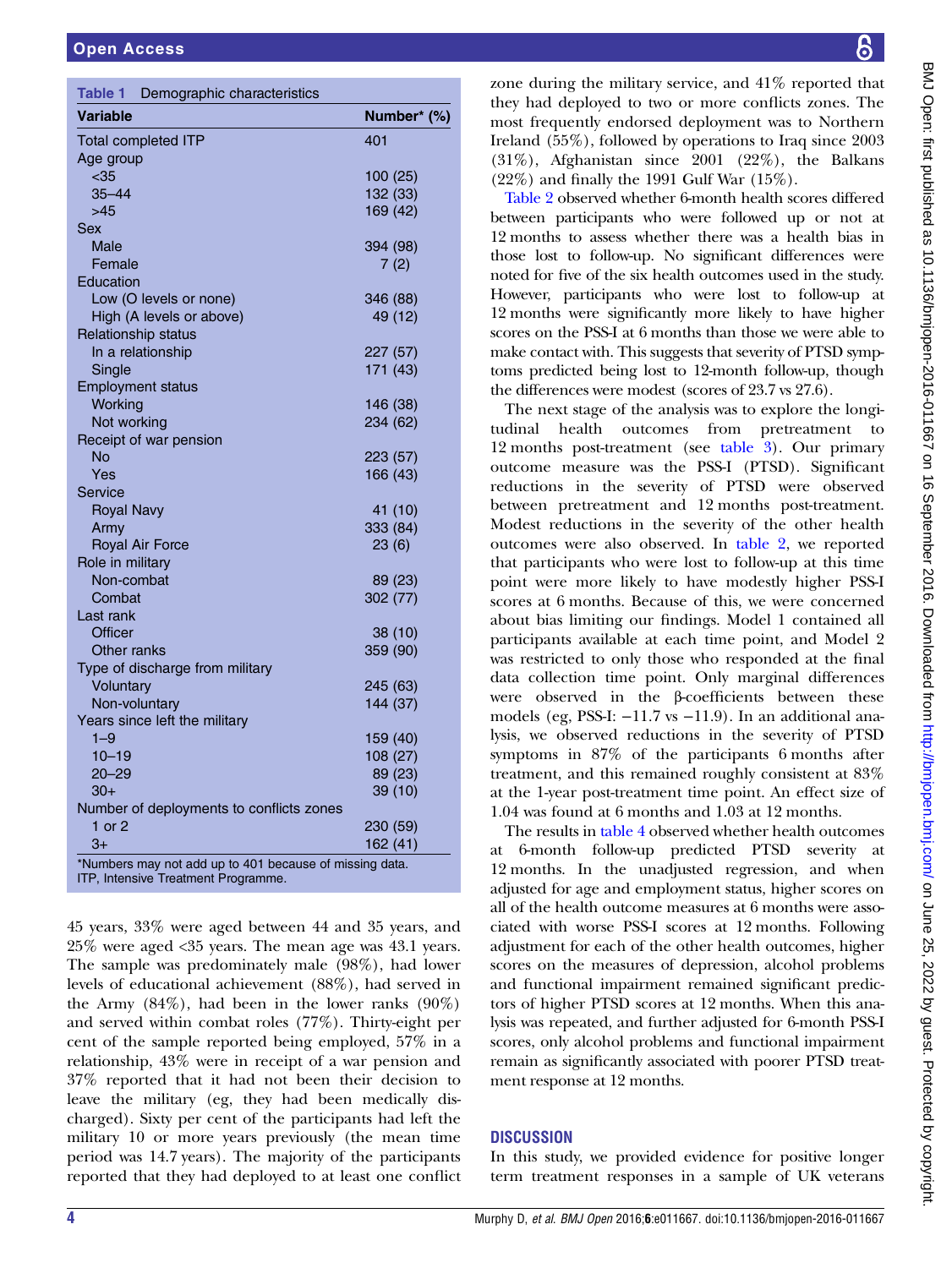<span id="page-4-0"></span>

| Table 2 Health characteristics of those followed up or not at 12 months post-treatment |                                 |                              |                                        |  |
|----------------------------------------------------------------------------------------|---------------------------------|------------------------------|----------------------------------------|--|
|                                                                                        | Six-month post-treatment scores |                              |                                        |  |
|                                                                                        | <b>Followed up</b><br>Mean (SD) | Not followed up<br>Mean (SD) | Adjusted $\beta$<br>$(95% \text{ Cl})$ |  |
| PTSD (PSS-I)                                                                           | 23.7(12.4)                      | 27.6 (10.8)                  | 1.03 $(1.00 \text{ to } 1.05)^{*}$     |  |
| Depression (PHQ-9)                                                                     | 13.8 (7.09)                     | 15.6(6.61)                   | 1.03 $(0.99 \text{ to } 1.07)$         |  |
| Generalised anxiety (GAD-7)                                                            | 12.2(5.76)                      | 13.4(5.74)                   | 1.02 $(0.97 \text{ to } 1.08)$         |  |
| Anger (DAR-5)                                                                          | 9.44(6.39)                      | 9.53(5.40)                   | 1.00 $(0.95 \text{ to } 1.05)$         |  |
| Alcohol (AUDIT)                                                                        | 7.41 (8.29)                     | 7.56(8.22)                   | 1.01 $(0.97 \text{ to } 1.04)$         |  |

\*p≤0.05 β adjusted for all other variables in table.

AUDIT, Alcohol Use Disorders Identification Test; DAR-5, five-item Dimensions of Anger Reactions; GAD-7, Generalised Anxiety Disorders measure; PSS-I, PTSD Symptom Scale Interview; PTSD, post-traumatic stress disorder; WSAS, Work and Social Adjustment Scale.

Functioning (WSAS) 21.9 (9.89) 24.4 (8.86) 24.4 (8.86) 1.02 (0.99 to 1.05)

|                                  |                                        |                                |                                                                                                                                                                                                                                | Adjusted $\beta$                                              |                                |
|----------------------------------|----------------------------------------|--------------------------------|--------------------------------------------------------------------------------------------------------------------------------------------------------------------------------------------------------------------------------|---------------------------------------------------------------|--------------------------------|
|                                  | <b>Admission</b><br>score<br>Mean (SD) | 12-Month<br>score<br>Mean (SD) | Unadjusted $\beta$<br>$(95\% \text{ Cl})$                                                                                                                                                                                      | <b>Model 1</b><br>$(95% \text{ Cl})$                          | Model 2<br>$(95% \text{ Cl})$  |
| PTSD (PSS-I)                     | 36.5(7.40)                             | 24.9(11.6)                     | $-11.7$ ( $-12.6$ to $-10.7$ )                                                                                                                                                                                                 | $-11.7$ ( $-12.7$ to $-10.6$ )                                | $-11.9$ (-13.1 to -10.7)       |
| Depression (PHQ-9)               | 17.1(5.18)                             | 15.0(8.45)                     |                                                                                                                                                                                                                                | $-4.21$ (-4.82 to $-3.60$ ) $-4.23$ (-4.86 to $-3.60$ )       | $-4.08$ ( $-4.83$ to $-3.33$ ) |
| Generalised anxiety<br>$(GAD-7)$ | 15.6 (4.78)                            | 13.0 (6.71)                    |                                                                                                                                                                                                                                | $-4.26$ ( $-4.82$ to $-3.69$ ) $-4.25$ ( $-4.83$ to $-3.66$ ) | $-4.32$ (-5.04 to $-3.59$ )    |
| Anger (DAR-5)                    | 11.3(5.16)                             | 9.41(5.56)                     |                                                                                                                                                                                                                                | $-2.61$ (-3.08 to $-2.15$ ) $-2.57$ (-3.06 to $-2.09$ )       | $-2.58$ ( $-3.17$ to $-2.00$ ) |
| Alcohol (AUDIT)                  | 8.92(8.42)                             | 7.21(8.01)                     |                                                                                                                                                                                                                                | $-1.02$ (-1.51 to $-0.53$ ) $-1.07$ (-1.56 to $-0.57$ )       | $-1.21$ ( $-1.77$ to $-0.65$ ) |
| Functioning (WSAS)               | 25.2(8.24)                             | 22.3(10.3)                     |                                                                                                                                                                                                                                | $-2.87$ ( $-3.69$ to $-2.04$ ) $-2.97$ ( $-3.81$ to $-2.13$ ) | $-2.92$ ( $-3.94$ to $-1.91$ ) |
|                                  |                                        |                                | March 1 to 6 billions of the contract contract of the state of the later of the state of the contract of the contract of the contract of the contract of the contract of the contract of the contract of the contract of the c |                                                               |                                |

Model 1 is β adjusted for age and employment status. Model 2 is the same as Model 1 but restricted to only participants followed up successfully at 12 months.

AUDIT, Alcohol Use Disorders Identification Test; DAR-5, five-item Dimensions of Anger Reactions; GAD-7, Generalised Anxiety Disorders measure; PSS-I, PTSD Symptom Scale Interview; PTSD, post-traumatic stress disorder; WSAS, Work and Social Adjustment Scale.

treated for PTSD. The intervention they received was a standardised 6-week residential treatment programme that consisted of a mixture of closed groups and individual TF-CBT sessions. Improvements post-treatment were noted at the end of treatment, and evidence was presented to suggest that these gains were maintained for the majority 12 months later. Modest improvements in our secondary outcomes of co-morbid difficulties such as depression, anxiety, problems with anger, alcohol difficulties and self-reported functional impairment that were maintained 12 months after participants completed treatment were observed. Associations were noted between higher levels of depression or functional impairment post-treatment and worse PTSD treatment outcomes at 12 months.

It is frequently observed in the psychological therapy literature that treatment gains reduce over time. $4^{14}$  15 17 [18 33](#page-7-0) With this in mind, we were encouraged that the 12-month post-treatment response presented in this paper was roughly equivalent to the 6-month post-treatment response for this intervention that have been published previously (PSS-I 6-month β −12.9 (95% CI −14.5 to −11.4) vs 12-month β −11.7 (95% CI  $-13.1$  to  $-10.7$ ). Furthermore, in the current

study, we observed an effect size of 1.03 at 12 months, which was very similar to the effect size at 6 months (1.04), both of which can be interpreted as evidence of large effect sizes. $31$  As there was little difference between these effect sizes, this provides positive support for the longer term benefits of the intervention, and our findings compare favourably in terms of effects sizes with studies of Australian and US veterans treated for PTSD (0.9 and 0.7–0.9, respectively) (M Creamer, Auditing Combat Stress's performance: an evaluation of the ITP, 2015, Personal Communication). While we have reported significant reductions in PTSD severity 12 months after completing treatment, the majority of participants' (63.8%) scores on the PSS-I indicated that they met criterion for probable PTSD. This rate seems equivalent to a study of Canadian veterans who received treatment for PTSD and were also followed up 12 months later, which reported that even with significant reductions in the severity of presentations, over half of their (57.8%) sample still met criteria for probable  $PTSD.<sup>34</sup>$ 

Previous studies have indicated that symptoms of depression and anxiety are predictors of worse treatment response in veterans with PTSD.<sup>33</sup> <sup>35</sup> The current study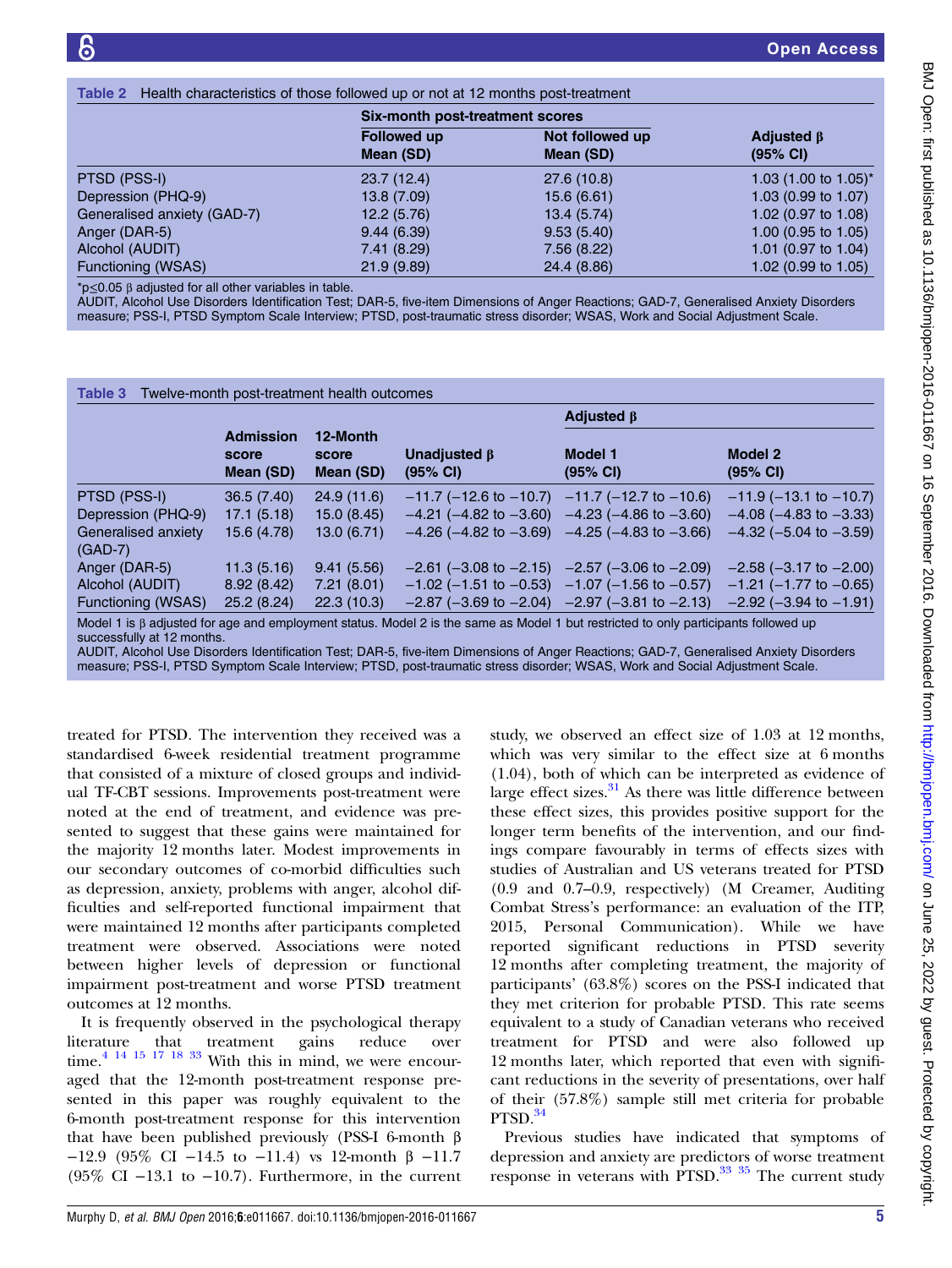<span id="page-5-0"></span>

|                                                                                                                                                                                                                                                                       |                                    | Adjusted $\beta$ (95% CI)          |                                                         |                                    |
|-----------------------------------------------------------------------------------------------------------------------------------------------------------------------------------------------------------------------------------------------------------------------|------------------------------------|------------------------------------|---------------------------------------------------------|------------------------------------|
|                                                                                                                                                                                                                                                                       | Unadjusted $\beta$ (95% CI)        | <b>Model 1</b>                     | Model 2                                                 | <b>Model 3</b>                     |
| Depression (PHQ-9)                                                                                                                                                                                                                                                    | 0.80 (0.62 to 0.98)*               | $0.79$ (0.60 to 0.98)*             | $0.35$ (0.07 to 0.63) <sup>*</sup>                      | $0.15$ (-0.12 to 0.41)             |
| Generalised anxiety (GAD-7)                                                                                                                                                                                                                                           | $0.95$ (0.73 to 1.18) <sup>*</sup> | $0.93$ (0.70 to 1.16) <sup>*</sup> | $0.26$ (-0.10 to 6.63)                                  | $0.05$ (-0.40 to 0.29)             |
| Anger (DAR-5)                                                                                                                                                                                                                                                         | $0.52$ (0.30 to 0.75) <sup>*</sup> | $0.55$ (0.32 to 0.78) <sup>*</sup> | $0.08$ (-0.33 to 0.17)                                  | $0.03$ (-0.38 to 0.07)             |
| Alcohol (AUDIT)                                                                                                                                                                                                                                                       | $0.24$ (0.07 to 0.42) <sup>*</sup> | 0.26 (0.07 to 0.44) <sup>*</sup>   | $0.19$ (0.04 to 0.35) <sup>*</sup>                      | $0.18$ (0.03 to 0.32) <sup>*</sup> |
| Functioning (WSAS)                                                                                                                                                                                                                                                    | 0.60 (0.47 to 0.73)*               | 0.61 (0.47 to 0.74)*               | 0.37 (0.20 to 0.54)*                                    | 0.24 (0.08 to 0.41)*               |
| AUDIT, Alcohol Use Disorders Identification Test; DAR-5, five-item Dimensions of Anger Reactions; GAD-7, Generalised Anxiety Disorders<br>measure; PSS-I, PTSD Symptom Scale Interview; PTSD, post-traumatic stress disorder; WSAS, Work and Social Adjustment Scale. |                                    |                                    |                                                         |                                    |
| xamined whether post-treatment factors predicted                                                                                                                                                                                                                      |                                    |                                    | The current study did not employ a randomised cor       |                                    |
| TSD outcomes at 1-year follow-up. Mental health                                                                                                                                                                                                                       |                                    |                                    | trolled trial (RCT) design, and we acknowledge the lin  |                                    |
| o-morbidities did not seem to be significant predictors,                                                                                                                                                                                                              |                                    |                                    | itations this entails. As such, caution is needed whe   |                                    |
| hile functional impairment and problems with alcohol                                                                                                                                                                                                                  |                                    |                                    | interpreting the results presented in the paper because |                                    |
| vere. It could be that while there may be remission in                                                                                                                                                                                                                |                                    |                                    | we were unable to use randomisation and a control cor   |                                    |
| TSD symptoms, this does not equate to global improve-                                                                                                                                                                                                                 |                                    |                                    | dition to deal with confounding from unmeasured var     |                                    |
| nents in all areas of veterans lives and further support is                                                                                                                                                                                                           |                                    |                                    | ables. The rationale for the study design used was that |                                    |
| eeded to tackle alcohol dependency and long-term                                                                                                                                                                                                                      |                                    |                                    | CS had been commissioned to provide a clinical service  |                                    |

examined wheth PTSD outcomes co-morbidities die while functional were. It could be PTSD symptoms, ments in all areas needed to tackle functional impairment that may have resulted from living with chronic symptoms of PTSD. Overall, the scores on the AUDIT exploring problems with alcohol are lower than may have been expected, compared to populations of UK veterans with mental health difficulties.[36 37](#page-7-0) This may be explained by the criteria that excluded potential participants if they had harmful dependent drinking patterns.

# Strengths and weaknesses

This study profited from using a standard intervention that had been manualised to increase our confidence in fidelity of the treatment received by participants. Furthermore, the intervention had high rates of completion, and we were able to follow up a large proportion of our participants. Where participants were lost to follow-up, we were able to assess data collection at previous time points to explore bias. To improve the representativeness of our sample, they were drawn from consecutive referrals to the ITP. This means that while PTSD was the primary diagnosis for participants, individuals with other co-morbid mental health presentations, dual diagnosis alcohol problems and functional impairment should also have been represented in our sample. For example, the mean pretreatment AUDIT score was 8.92 (95% CI 8.09–9.76), which indicates that the majority of participants met criteria for hazardous drinking. As such, the sample employed for the current study should be representative of the clinical population of help-seeking veterans with PTSD. However, certain subgroups were not represented. For example, one of the exclusion criteria was having a diagnosis of a personality disorder. In addition, only a minority (2%) of the sample was women compared to ∼10% in the current UK Armed Forces.<sup>[10](#page-6-0)</sup>

domised conledge the limneeded when paper because a control conneasured variused was that linical service to support UK veterans with PTSD that was based on existing evidence from Australia, $14$  and we have taken advantage of this opportunity to evaluate the impact of this intervention. A possibility exists that the gains observed within the current study resulted from a natural recovery from PTSD. However, participants for this study reported that they had left the military on average 14.7 years before being offered the ITP. We have used time since leaving the forces as a proxy measure for time since trauma (because exposure to military trauma was an inclusion criterion). As such, this provided evidence against the gains reported being as a result of spontaneous recovery as participants had been living with their symptoms for significant periods of time.

It was noted that participants whose symptoms of PTSD were worse at 6-month follow-up were more likely to be lost to follow-up at 12 months. This could have introduced bias into the results presented in this paper by deflating the mean PSS-I score at 12 months as individuals with higher PSS-I were more likely not to have responded at this time point. To attempt to mitigate this, we conducted two identical analyses to explore 12-month treatment outcomes. The first used the full sample at each time point to include participants who were later lost to follow-up, and the second was restricted to only participants successfully followed up at 12 months. Only modest differences were observed between the β coefficient in these two models, which suggests that any bias between those lost to follow-up or not at 12 months did not adversely impact our results.

Our results suggest a statistically significant reduction of 11.7 points on the PSS-I between the pretreatment and 12-month follow-up. This does not necessarily equate to a change in probable PTSD diagnosis as there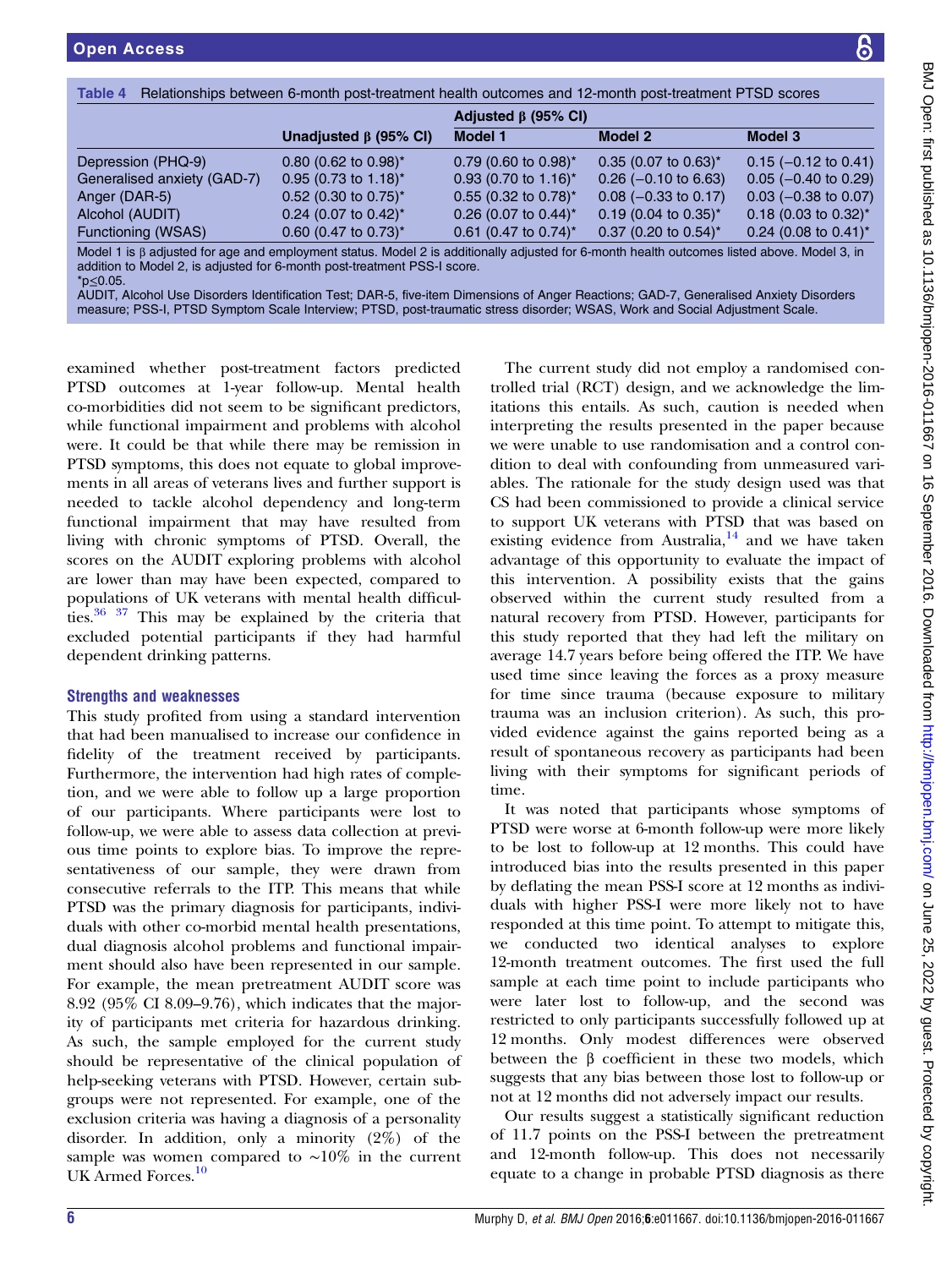Open Access

BMJ Open: first published as 10.1136/bmjopen-2016-011657 on 16 September 2016. Downloaded from Dumado from pune 25, 2022 by guest. Protected by copyright.

BMJ Open: first published as 10.1136/bmjopen-2016-011667 on 16 September 2016. Downloaded from http://bmjopen.bmj.com/ on June 25, 2022 by guest. Protected by copyright

2009;22:11–19. 12. Murphy D, Weijers B, Palmer E, et al. Exploring patterns in referrals to Combat Stress for UK veterans with mental health difficulties

13. Murphy D, Hodgman G, Carson C, et al. Mental health and functional impairment outcomes following a six week intensive treatment programme for UK military veterans with post-traumatic stress disorder (PTSD): a naturalistic study to explore dropout and health outcomes at follow-up. **[BMJ Open](http://dx.doi.org/10.1136/bmjopen-2014-007051) 2015**;5:e007051.

- 14. Creamer M, Morris P, Biddle D, et al. Treatment outcome in Australian veterans with combat-related posttraumatic stress disorder: a cause for cautious optimism? [J Trauma Stress](http://dx.doi.org/10.1023/A:1024702931164) 1999;12:545–58.
- 15. Forbes D, Lewis V, Parslow R, et al. Naturalistic comparison of models of programmatic interventions for combat-related post-traumatic stress disorder. [Aust N Z J Psychiatry](http://dx.doi.org/10.1080/00048670802512024) 2008;42:1051-9.
- 16. Monson CM, Schnurr PP, Resick PA, et al. Cognitive processing therapy for veterans with military-related PTSD. [J Consult Clin](http://dx.doi.org/10.1037/0022-006X.74.5.898) [Psychol](http://dx.doi.org/10.1037/0022-006X.74.5.898) 2006;74:898–907.
- 17. Johnson DR, Rosenheck R, Fontana A, et al. Outcome of intensive inpatient treatment for combat-related posttraumatic stress disorder. [Am J Psychiatry](http://dx.doi.org/10.1176/ajp.153.6.771) 1996;153:771–7.

<span id="page-6-0"></span>was still a high burden of symptoms being reported by study participants. Using existing cut-offs for the PSS-I would suggest that the mean 12-month post-treatment score would be above the cut-off for meeting probable case criterion. However, these cut-offs have not been validated within this population, which makes interpretation difficult. To address this, we are currently collecting data to validate various measures of PTSD against the CAPS-5 for UK veterans.

No information was available about the psychiatric medication participants were prescribed. However, one of the inclusion criteria for a referral to the ITP was that individuals had to be stable on psychiatric medication. This provides some evidence to suggest that any gains observed resulted from completing the ITP rather than psychiatric medication.

#### **CONCLUSIONS**

Meta-analyses have suggested that veterans have less favourable responses to treatment for PTSD than other groups.<sup>1-3</sup> Given this, it is encouraging that data presented in this paper suggest the longer term benefits of a 6-week residential treatment for veterans with PTSD. The intervention was delivered within veteran-specific clinics using a combination of psychoeducational and symptom management groups and individual TF-CBT. Our results point to a statistically significant reduction in the burden of PTSD symptoms for the participants in our sample and that these gains were maintained 12 months after treatment. More modest treatment responses were noted for a range of other mental health difficulties, problems with alcohol and functional impairment. Our findings suggest the importance of continuing to support veterans after they have completed treatment to maintain gains. In particular, individuals experiencing problems with alcohol, and where there is evidence of high levels of functional impairment, appear to be groups that could profit from further input. While the results presented in this paper may be cause for cautious optimism, further work is needed to explore the intervention described using an RCT to overcome some of the limitations discussed above.

Contributors DM was the principal investigator for this study, was involved in the design of the study, developed the analytical strategy for the paper, conducted the analyses and wrote the paper. LS-H was involved in the design of the study, data collection and commented extensively on the paper. CC was involved in the design of the study, data collection and commented on the paper. EP was involved in the design of the study and commented on the paper. KH was involved in the design of the study, data collection and commented on the paper. NS was involved in the design of the study and commented on the paper. SW was involved in the design of the study and commented extensively on the paper. WB was the chief investigator for the study, was involved in developing the analytic strategy and commented extensively on the paper.

Funding This research received no specific grant from any funding agency in the public, commercial or not-for-profit sectors.

Competing interests SW is a trustee of CS.

Ethics approval Ethics approval for this study was granted by the CS ethics committee.

Provenance and peer review Not commissioned; externally peer reviewed.

Data sharing statement No additional data are available.

Open Access This is an Open Access article distributed in accordance with the Creative Commons Attribution Non Commercial (CC BY-NC 4.0) license, which permits others to distribute, remix, adapt, build upon this work noncommercially, and license their derivative works on different terms, provided the original work is properly cited and the use is non-commercial. See: [http://](http://creativecommons.org/licenses/by-nc/4.0/) [creativecommons.org/licenses/by-nc/4.0/](http://creativecommons.org/licenses/by-nc/4.0/)

#### **REFERENCES**

- 1. Bisson Jl. Roberts NP. Andrew M. et al. Psychological therapies for chronic post-traumatic stress disorder (PTSD) in adults. [Cochrane](http://dx.doi.org/10.1002/14651858.CD003388.pub4) [Database Syst Rev](http://dx.doi.org/10.1002/14651858.CD003388.pub4) 2013;(12):CD003388.
- 2. Kitchiner NJ, Roberts NP, Wilcox D, et al. Systematic review and meta-analysis of psychosocial interventions for veterans of the military. [Eur J Psychotraumatol](http://dx.doi.org/10.3402/ejpt.v3i0.19267) 2012;3. http://dx.doi.org/10.3402/ ejpt.v3i0.19267
- 3. Bradley R, Greene J, Russ E, et al. A multi-dimensional meta-analysis of psychotherapy for PTSD. [Am J Psychiatry](http://dx.doi.org/10.1176/appi.ajp.162.2.214) 2005;162:214–27.
- 4. Creamer M, Forbes D, Biddle D, et al. Inpatient versus day hospital treatment for chronic, combat-related posttraumatic stress disorder: a naturalistic comparison. J Nervous Ment Dis 2002;190:183–9.
- 5. Iversen A, Dyson C, Smith N, et al. 'Goodbye and good luck': the mental health needs and treatment experiences of British ex-service personnel. [Br J Psychiatry](http://dx.doi.org/10.1192/bjp.186.6.480) 2005;186:480-6.
- 6. Kintzle S, Keeling M, Xintarianos E, et al. Exploring the economic and employment challenges facing US veterans: a qualitative study of volunteers of America service providers and veteran clients. Centre for Innovation and Research on Veterans and Military Families, University of Southern California, School of Social Work, 2015.
- 7. Currier JM, Holland JM, Drescher KD. Residential treatment for combat-related posttraumatic stress disorder: identifying trajectories of change and predictors of treatment response. [PLoS One](http://dx.doi.org/10.1371/journal.pone.0101741) 2014;9: e101741.
- 8. Sundin J, Herrell RK, Hoge CW, et al. Mental health outcomes in US and UK military personnel returning from Iraq. [Br J Psychiatry](http://dx.doi.org/10.1192/bjp.bp.113.129569) 2014;204:200–7.
- 9. Hoge CW, Auchterlonie JL, Milliken CS. Mental health problems, use of mental health services, and attrition from military service after returning from deployment to Iraq or Afghanistan. [JAMA](http://dx.doi.org/10.1001/jama.295.9.1023) 2006;295:1023–32.
- 10. Fear NT, Jones M, Murphy D, et al. What are the consequences of deployment to Iraq and Afghanistan on the mental health of the UK armed forces? A cohort study. [Lancet](http://dx.doi.org/10.1016/S0140-6736(10)60672-1) 2010;375: 1783–97.
- 11. Rona RJ, Hooper R, Jones M, et al. The contribution of prior psychological symptoms and combat exposure to post Iraq deployment mental health in the UK military. [J Trauma Stress](http://dx.doi.org/10.1002/jts.20383)
- between 1994 and 2014. Int J Emerg Ment Health Hum Resilience 2015;17:652–8.
-